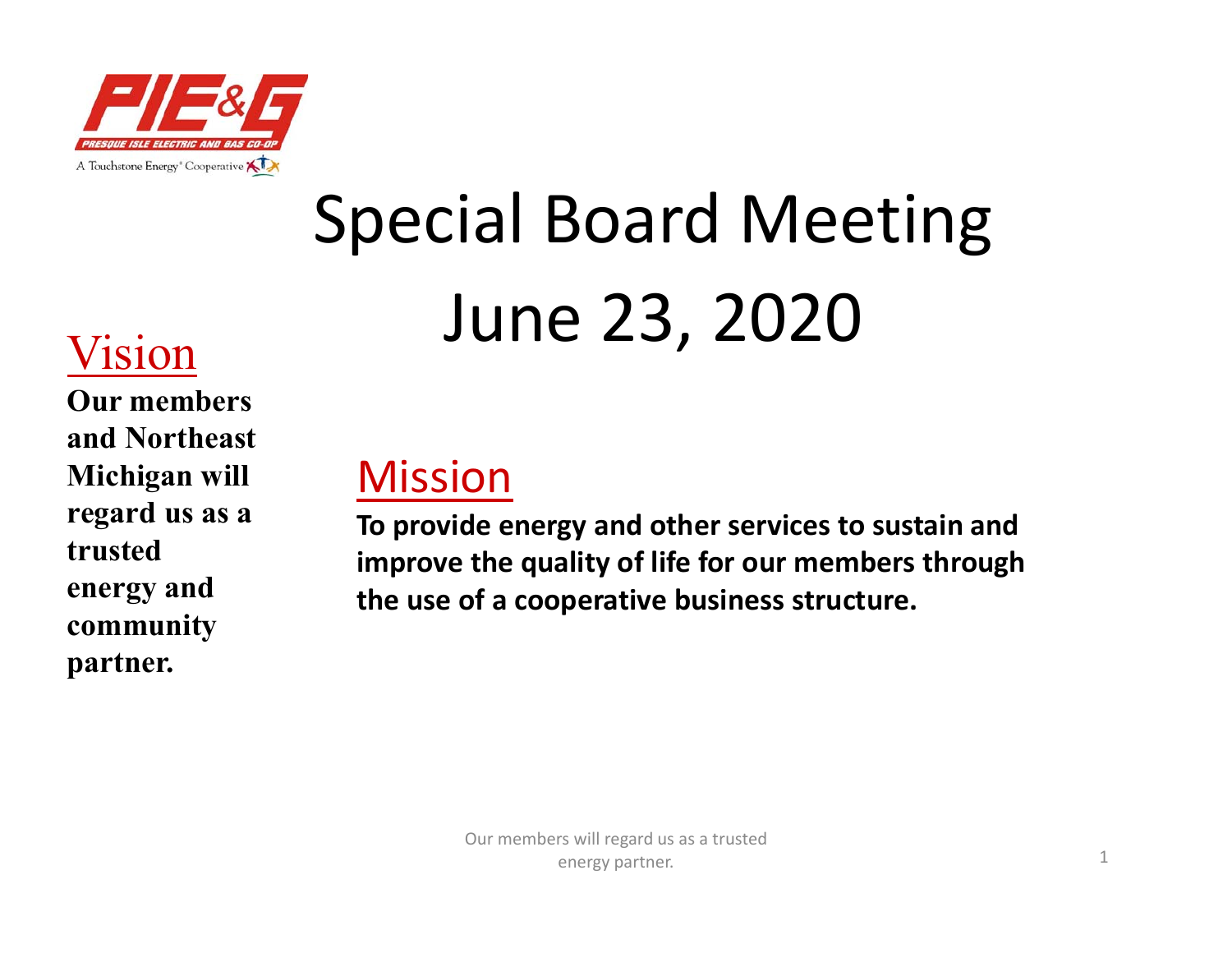

Agenda

- •Call to Order – Chairman Berg
- •Roll Call
- •PA167 of 2008 – CFO Stempky
- • Review Items – CFO Stempky
	- Accept 2019 Power Supply Cost Recovery (PSCR) Factor Reconciliation
	- Accept 2019 Electric Operations TIER Analysis
	- Approve changes to PIE&G Rate Book to identify Standard and Nonstandard Meters and Opt‐ Out procedures and fees for Automated Metering Infrastructure (AMI)
- •Member Comment – CFO Stempky
- $\bullet$  Action Items – CFO Stempky
	- Accept 2019 Power Supply Cost Recovery (PSCR) Factor Reconciliation
	- Accept 2019 Electric Operations TIER Analysis
	- Approve changes to the PIE&G Rate Book to accommodate Opt‐Out provisions and fees for Presque Isle's AMI system
- •Adjourn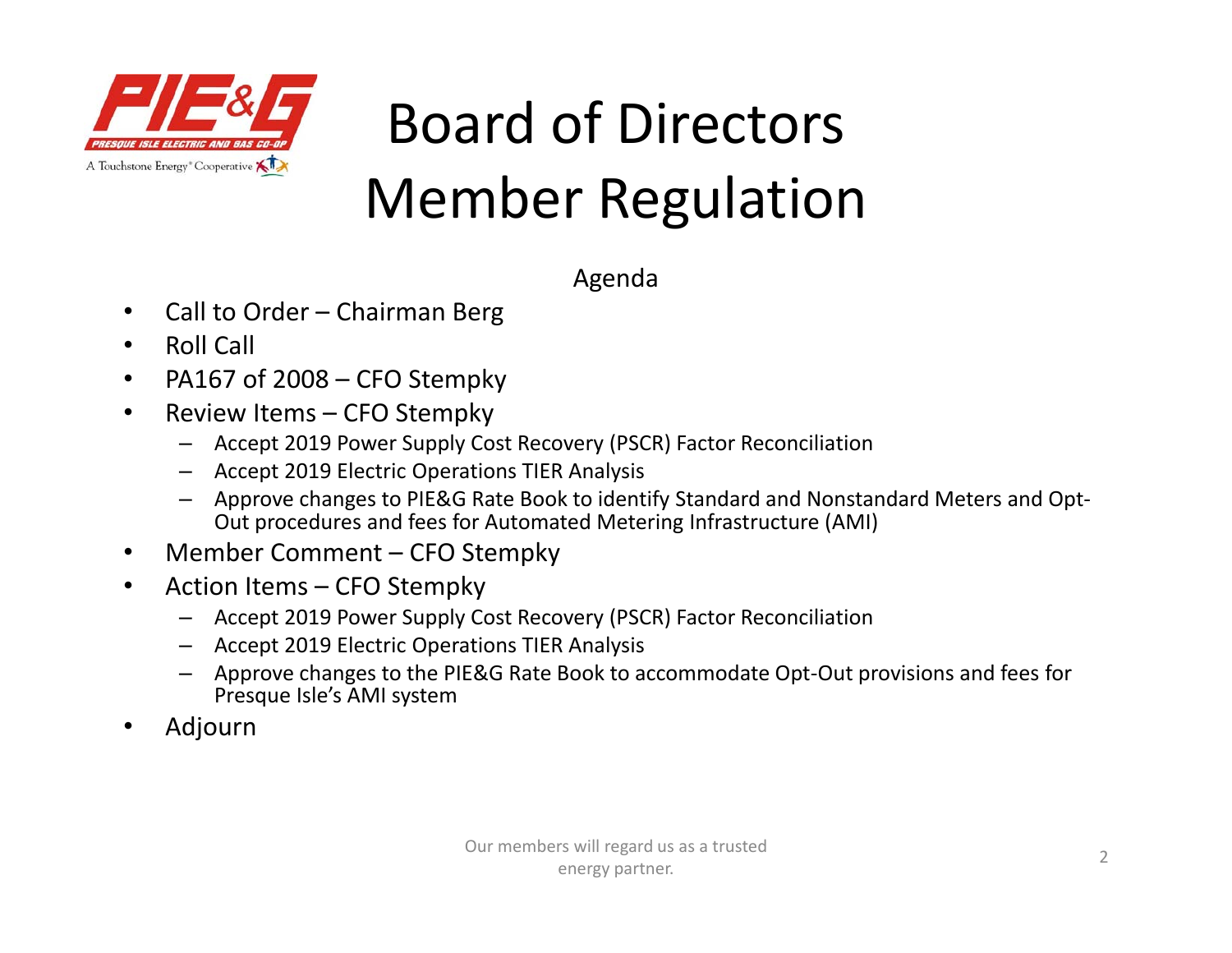

- Enabling Legislation: Public Act 167 of 2008
	- –– Signed into law June 26, 2008
	- Known as "electric cooperative memberregulation act".
	- – Allows electric cooperatives to establish rates, charges, accounting standards, billing practices, and terms and conditions of service.
	- – The MPSC retains jurisdiction over: safety, interconnections, code of conduct, customer choice, and distribution performance standards.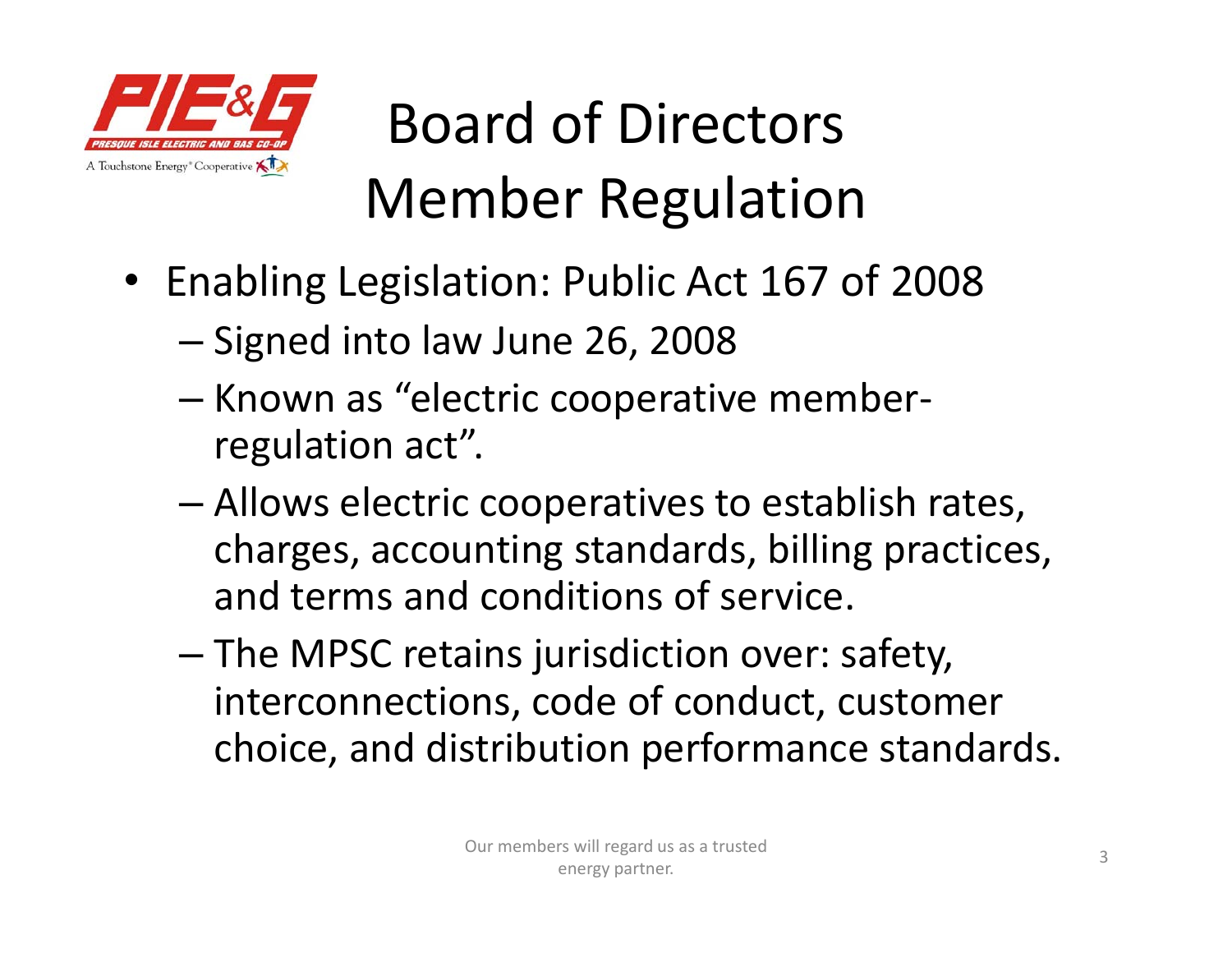

- Public Act 167 of 2008, continued:
	- – Non‐controversial: unanimously passed (107 ayes to 0 nay in the House; 38 to 0 in the Senate).
	- – Popular: all 9 of Michigan's electric distribution cooperatives are member‐regulated.
	- – Common Sense: Cooperatives are not‐for‐profit, member-owned, and democratically governed.
	- –– Electric not Gas: applies to electric operations not natural gas.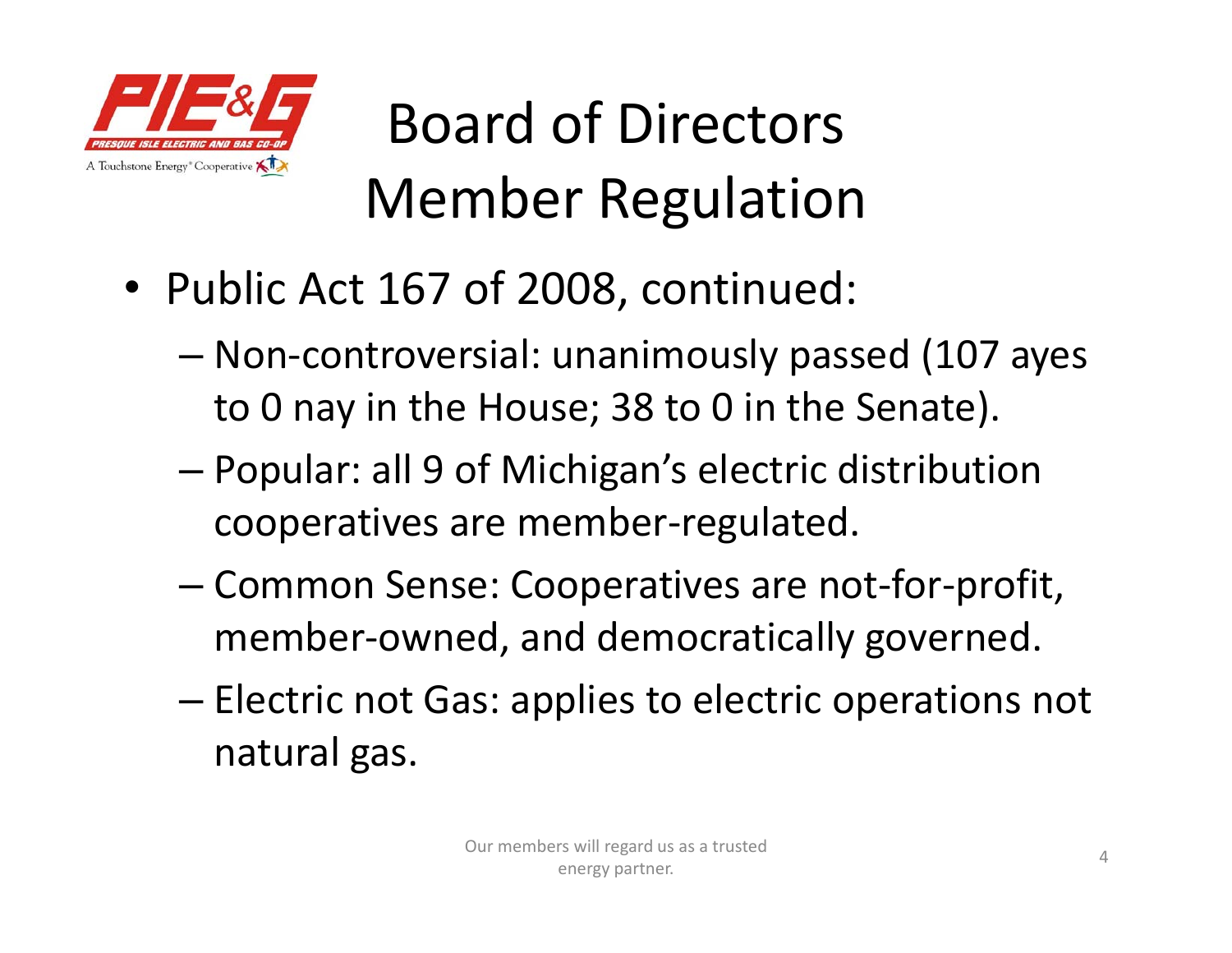

- Public Act 167 of 2008, continued:
	- – Nationally, most co‐ops are not regulated (in the majority of states coops are not rate regulated or allow choice)
	- – Michigan municipal (city) owned electric systems are not regulated by the MPSC (40 utilities)
	- Return to Past: PIE&G was NOT rate regulated by the MPSC from its inception in 1937 and for nearly 30 years thereafter (December 22, 1965).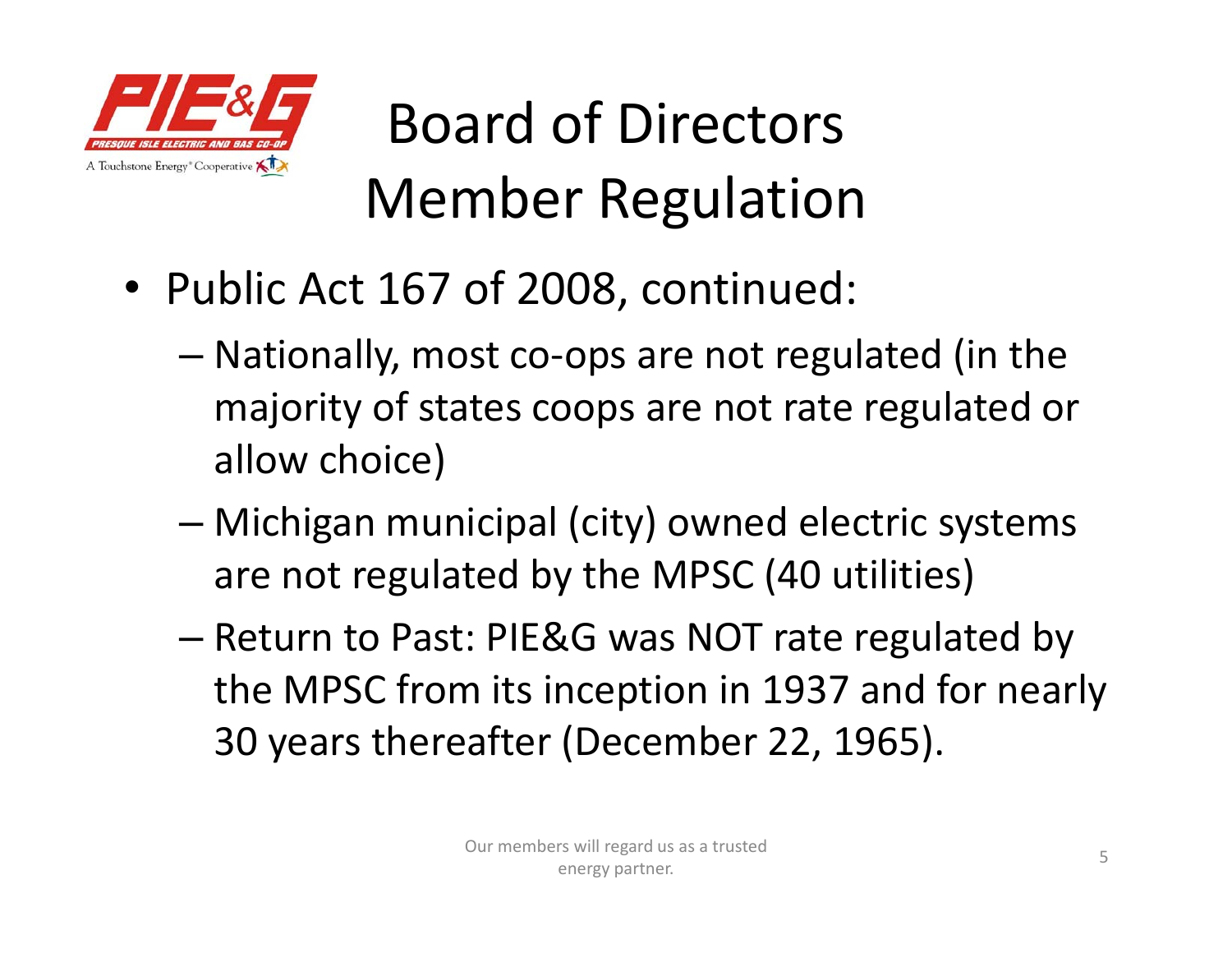

- PIE&G's Path to Member Regulation:
	- – June 25, 2012: board meeting open to members, board adopts resolution to become MR
	- – August 28, 2012: MPSC determines PIE&G meets requirements to become MR
	- –– September 23, 2012: effective date, PIE&G becomes MR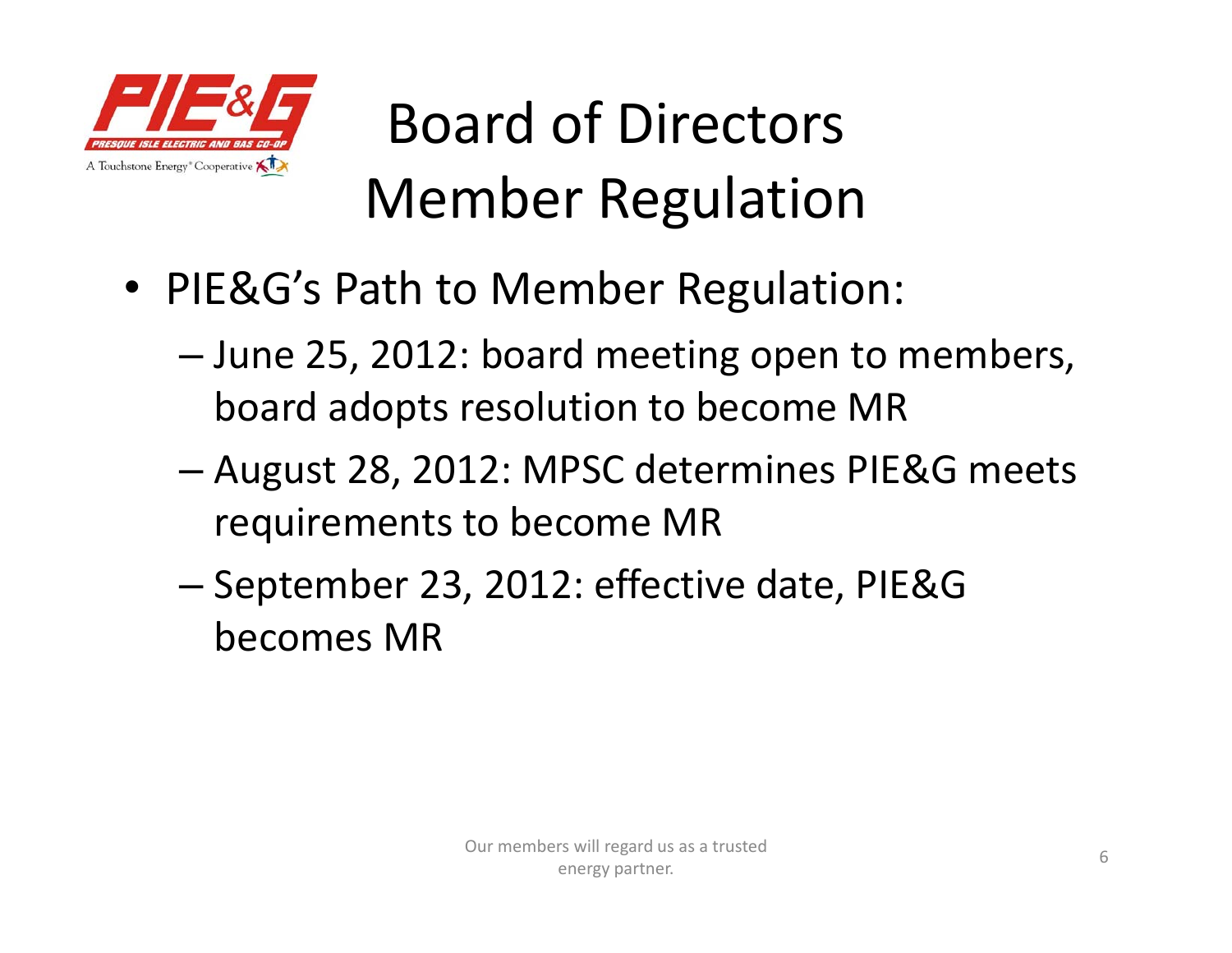

- •• This is our 8<sup>th</sup> year of Member Regulation
- Website has archives: www.pieg.com
- This Meeting Noticed: May/June 2020 *Country Lines* member magazine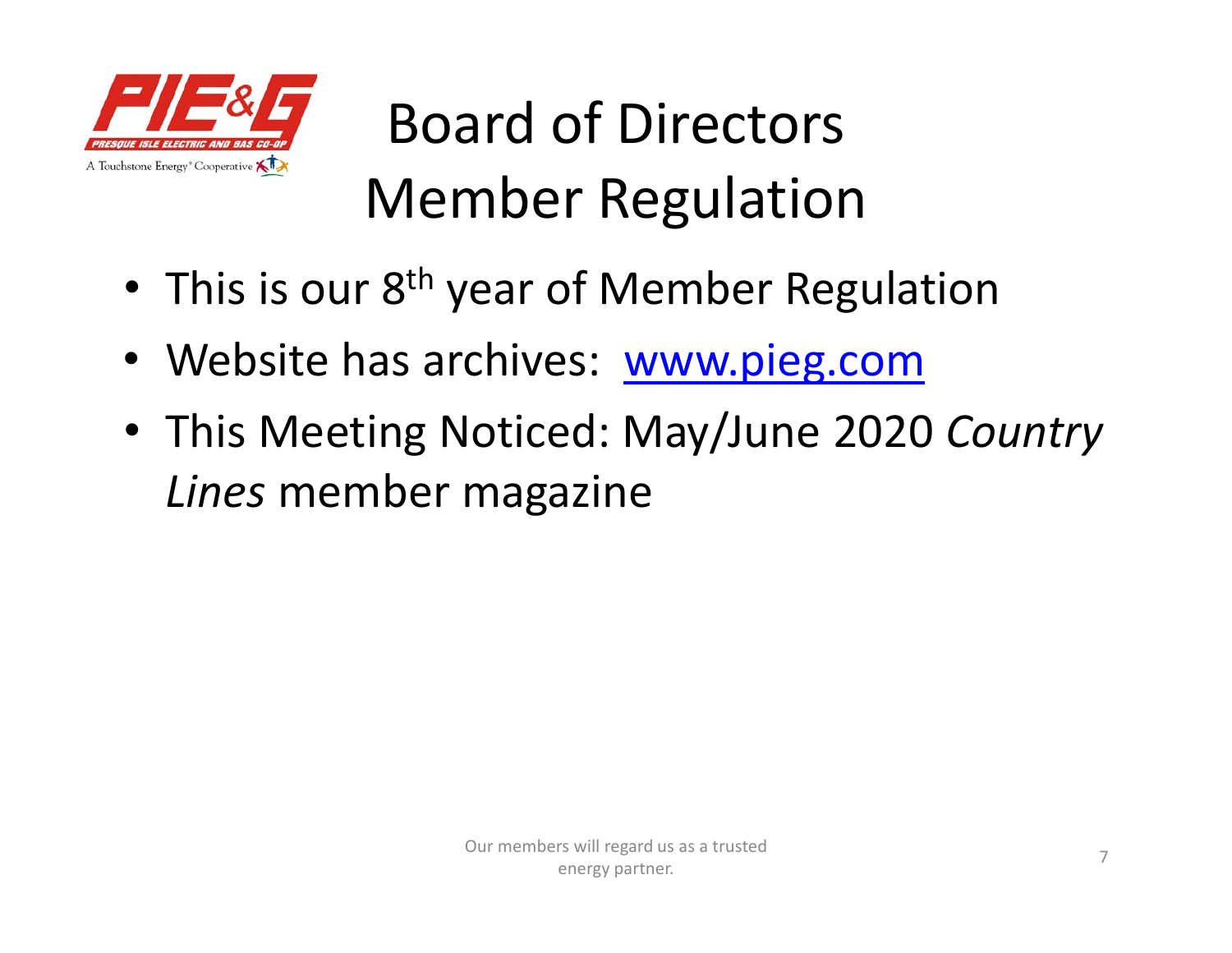

- 3 Issues for Board Consideration
	- – Accept 2019 Power Supply Cost Recovery (PSCR) Factor Reconciliation
	- –Accept 2019 Electric Operations TIER Analysis
	- – Approve changes to PIE&G Rate Book to identify Standard and Nonstandard Meters and Opt‐Out procedures and fees for Automated Metering Infrastructure (AMI)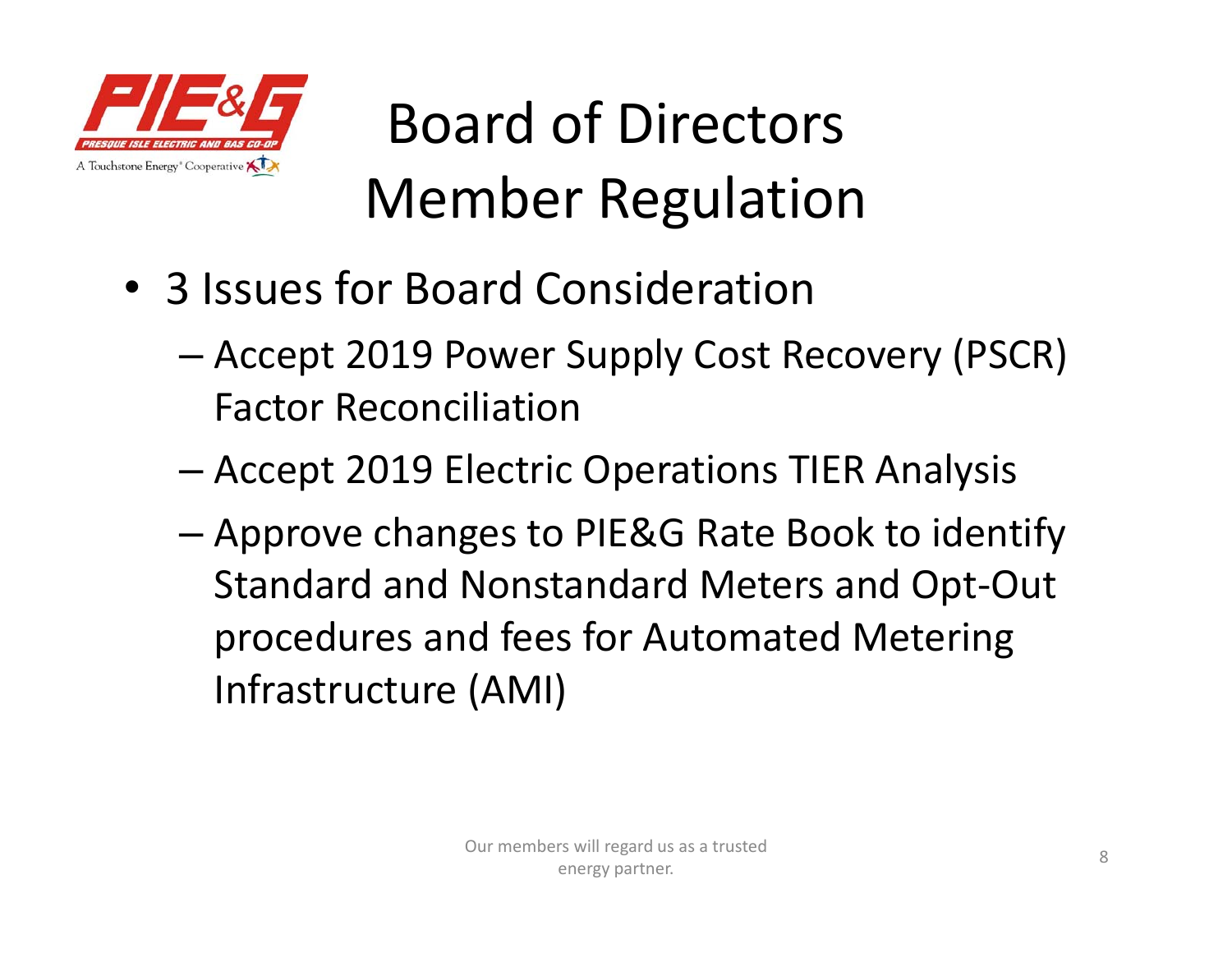

- Accept the 2019 PSCR Factor Reconciliation
	- **Power Supply costs from Wolverine Power Cooperative** (WPC) are passed through at cost to the membership.
	- PIE&G, working with WPC, establishes a factor to collect or return power supply cost revenues that are above or below the base energy cost.
	- This collection is reconciled annually with actual costs and the difference is either returned or charged to the membership.
	- – $-$  The reconciliation for the 12 month period ending December 31, 2019 indicates there was an under‐ collection of \$199,400.87. This amount has been rolled into the 2020 PSCR Factor and is currently being collected from the membership throughout the 2020 calendar year.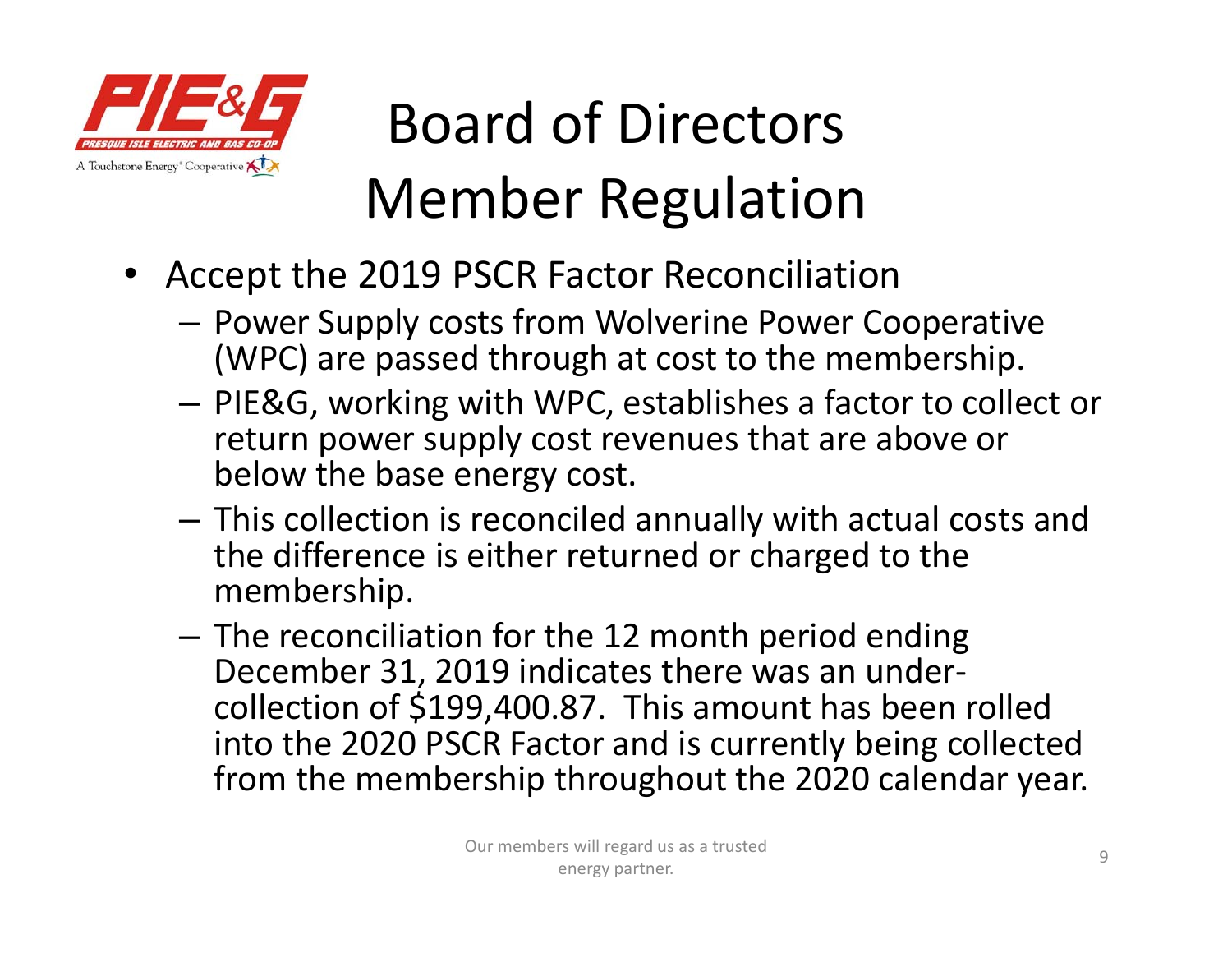

- Accept the 2019 Electric Operations TIER Analysis
	- – The TIER Analysis based upon the 2019 operating year indicates an Adjusted TIER of 1.60.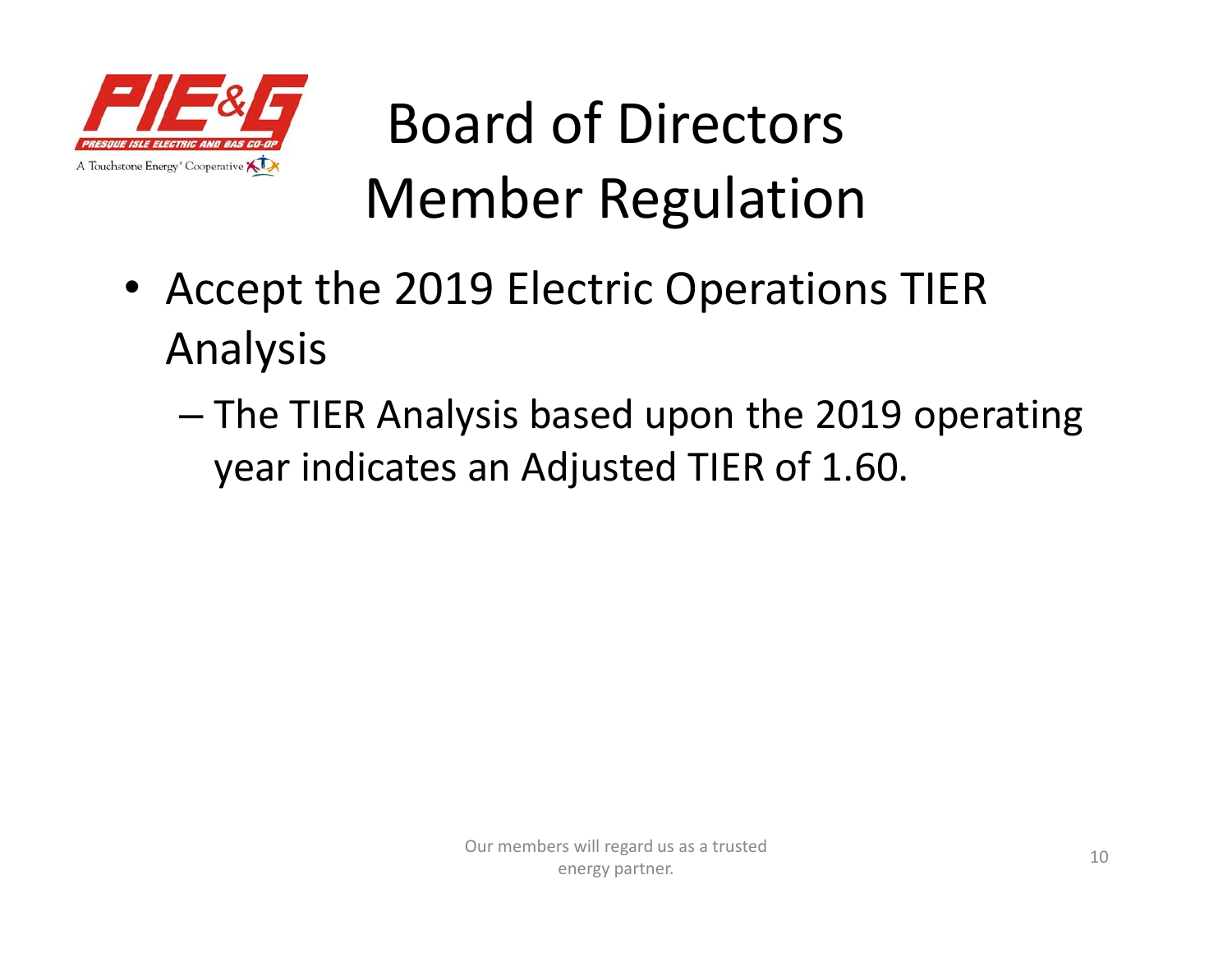

- $\bullet$  Approve changes to the PIE&G Rate Book to identify Standard and Nonstandard Meters and Opt‐Out procedures and fees for Automated Metering Infrastructure (AMI)
	- PIE&G is beginning the process of implementing an AMI system.
	- The current Rate Book does not address AMI or the opportunity for the membership to elect not to have an AMI meter installed.
	- PIE&G wishes to offer an AMI alternative for those members who are concerned over the implications of AMI meters.
	- This requires changes to the current rate book which identifies a Standard vs Nonstandard meter and outlines the fees associated with Opting Out of the AMI Standard meter option.
	- Nonstandard meter options at this point are strictly an AMR or drive by meter.
	- Management will undertake a review of the need to offer an Opt Out provision that provides for a Nonstandard meter that is not an AMR meter, i.e. a "dumb" meter.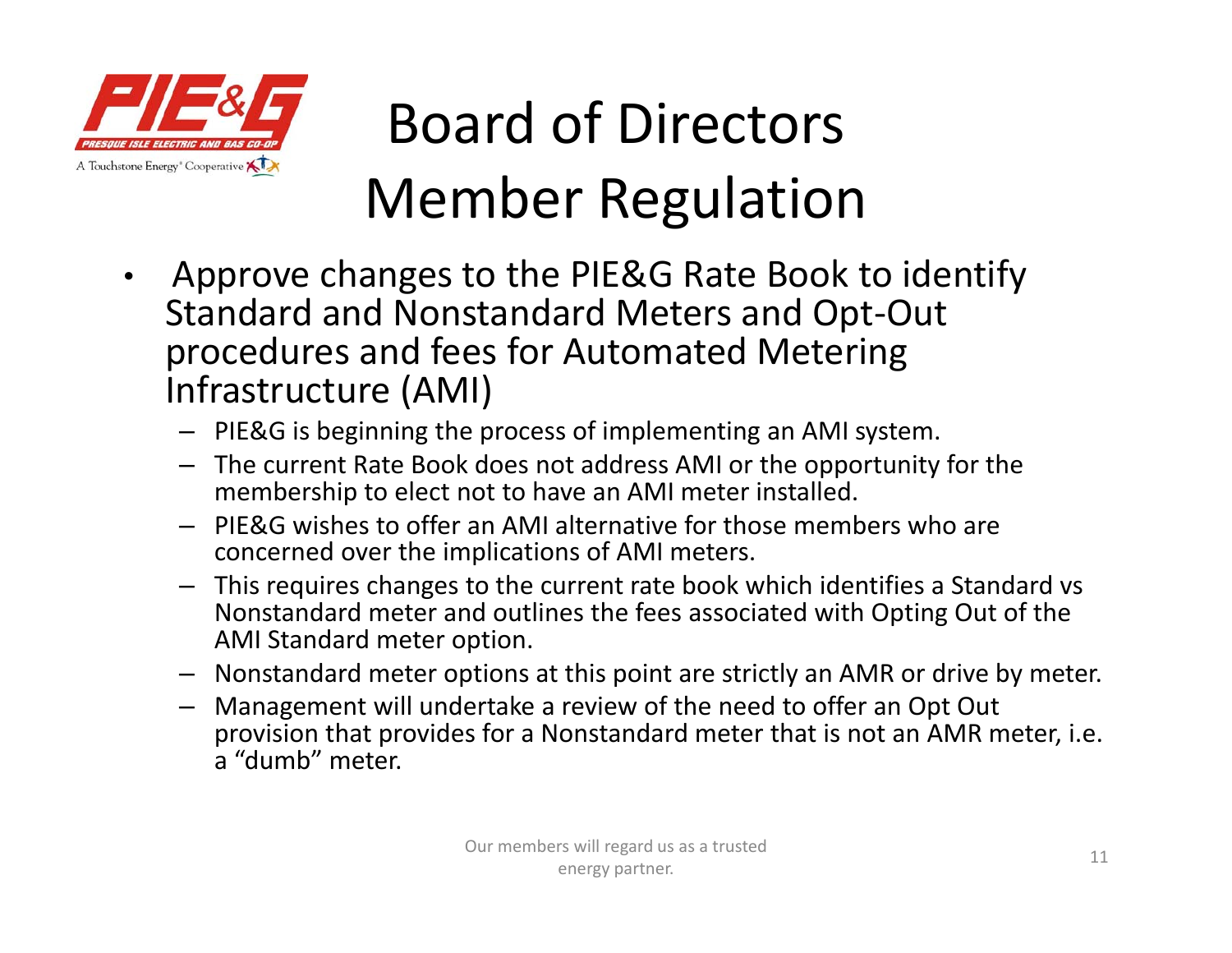

- Introduction of Guests & Member Comments
	- – PIE&G Tradition of Inviting Member Comments (in this case not required by PA167)…
	- Welcome Member Comments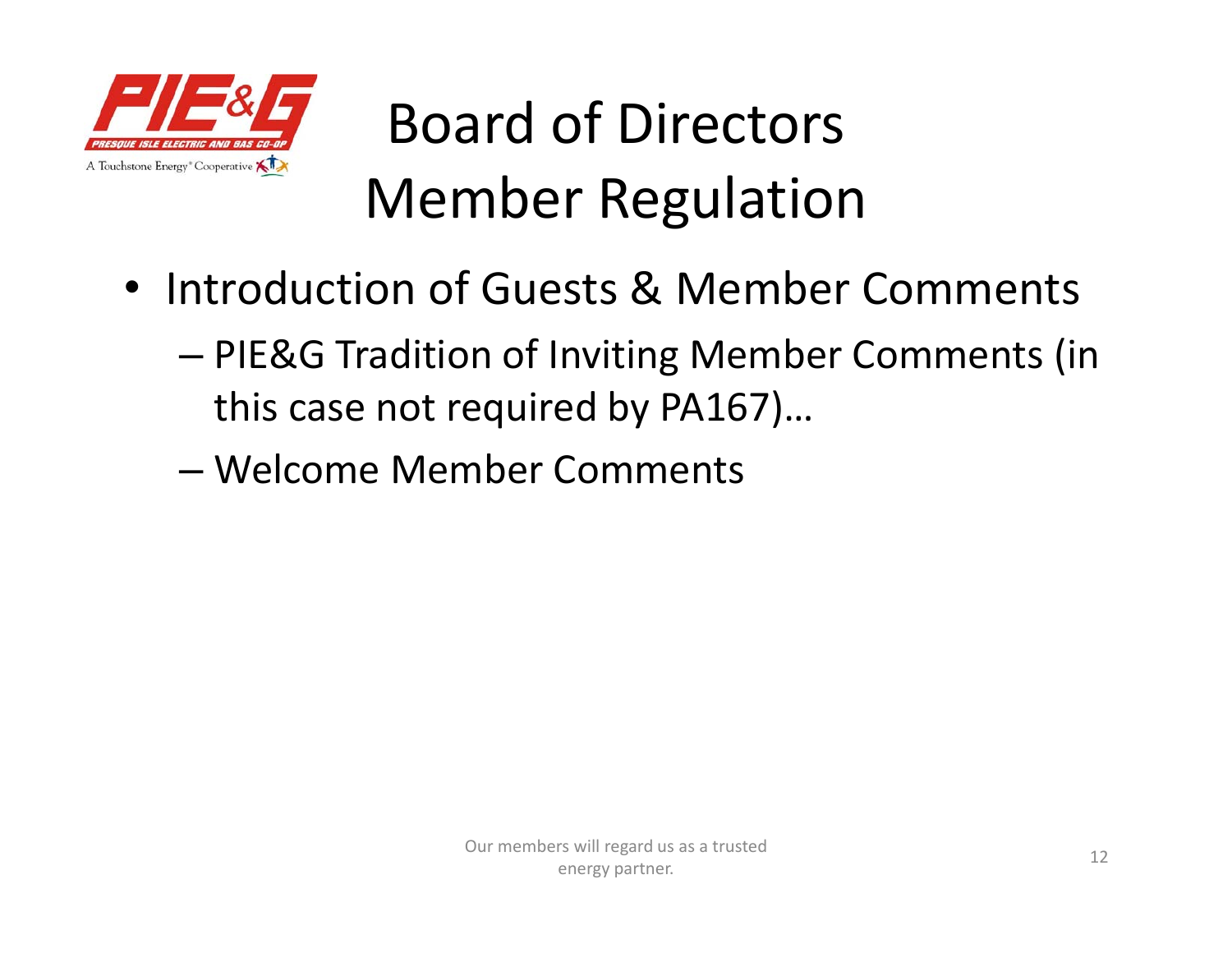

#### • Recommend Approval of Resolution 2020‐MR‐01

– **NOW BE IT HEREBY RESOLVED** that the PIE&G Board of Directors accepts management's 2019 Electric PSCR Factor reconciliation analysis, which indicates an under‐collection of \$199,400.87 and directs management to continue collecting this amount from the membership through the use of the 2020 PSCR Factor.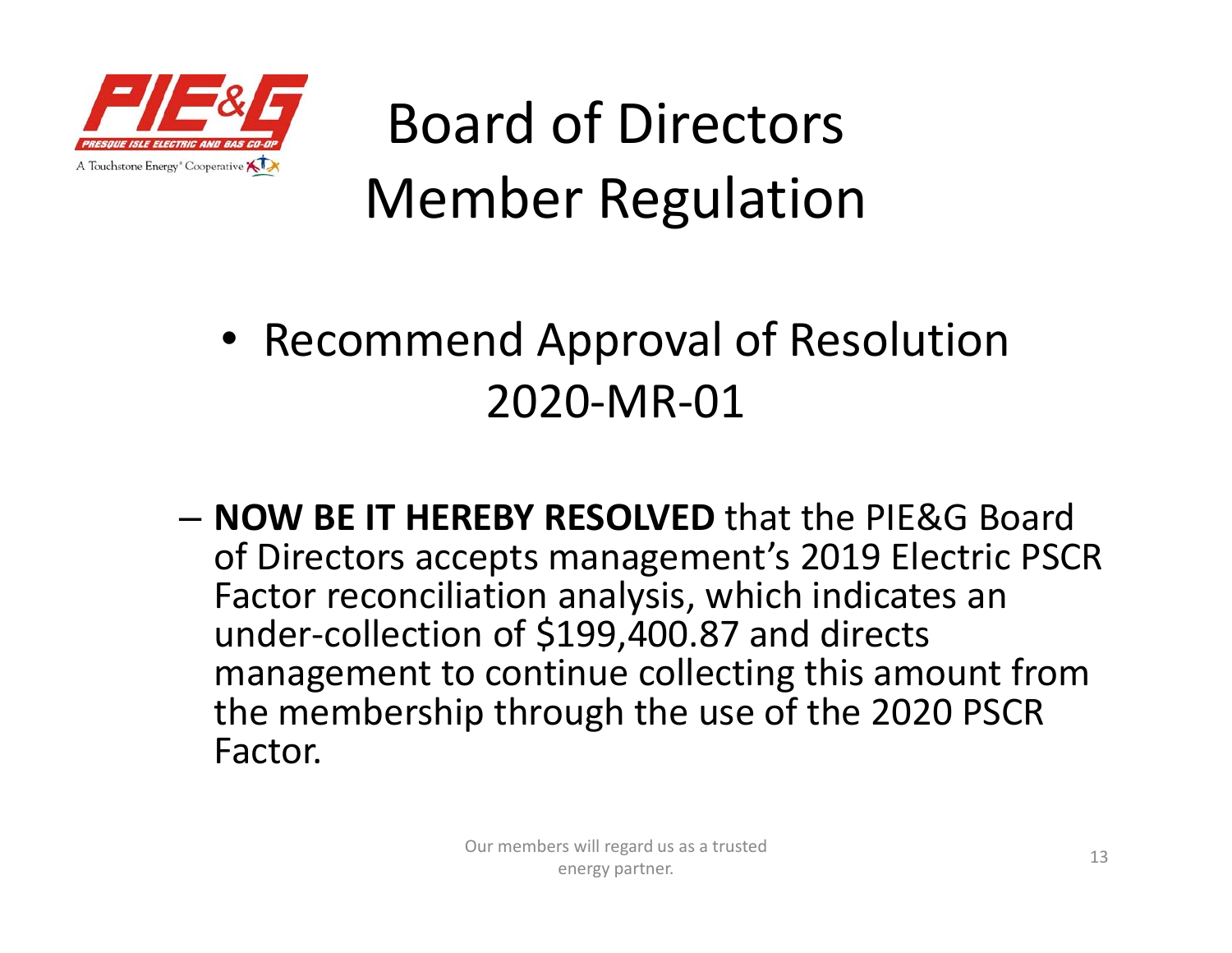

#### • Recommend Approval of Resolution 2020‐MR‐02

– **NOW BE IT HEREBY RESOLVED** that the PIE&G Board of Directors accepts management's 2019 Electric TIER analysis that indicates an adjusted TIER of 1.60 and no adjustment in electric revenue is required.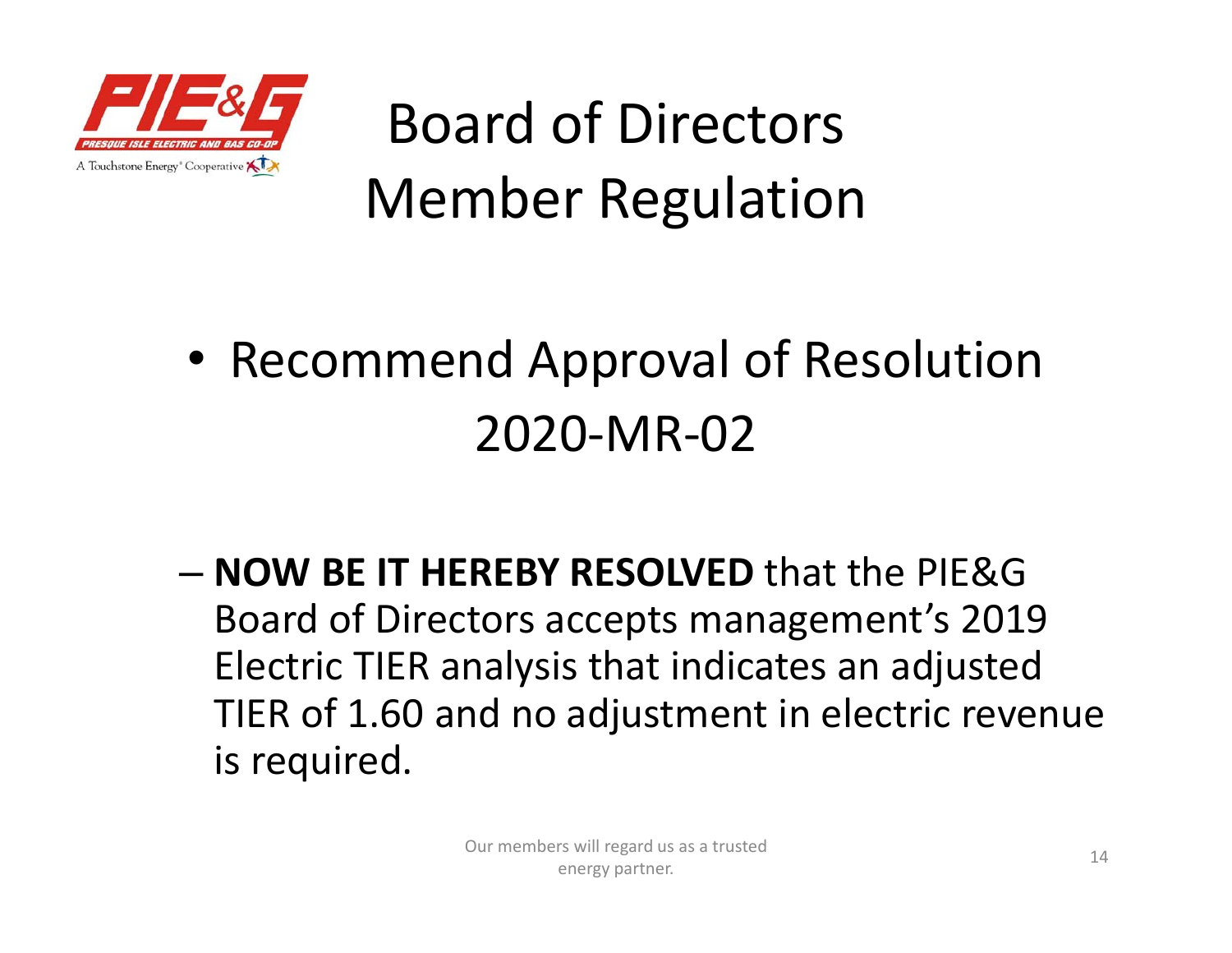

- • Recommend Approval of Resolution 2020‐MR‐03
- • **NOW BE IT HEREBY RESOLVED** that the PIE&G Board of Directors accepts management's recommended changes to PIE&G Rate Book sheets A‐6.01 and D‐ 5.01 to provide the membership with an Opt Out option to its AMI system and the fees associated with it as listed below.
- •
- •Pre‐deployment Opt Out One‐time Fee ‐ \$10.00 per billing meter
- •Post‐deployment Opt Out One‐time Fee ‐ \$50.00 per billing meter
- -
- •
	- Monthly Opt Out Fee **East Control** Fee **Fig. 10.5 S** 5.00 per month per billing meter
- •
- $\bullet$  **BE IT FURTHER RESOLVED** that PIE&G management will undertake a review of the need to offer an Opt Out provision that provides for a Nonstandard meter that is not an AMR meter, i.e. a "dumb" meter, and if necessary, develop provisions and fees associated with a "dumb" meter option for consideration.